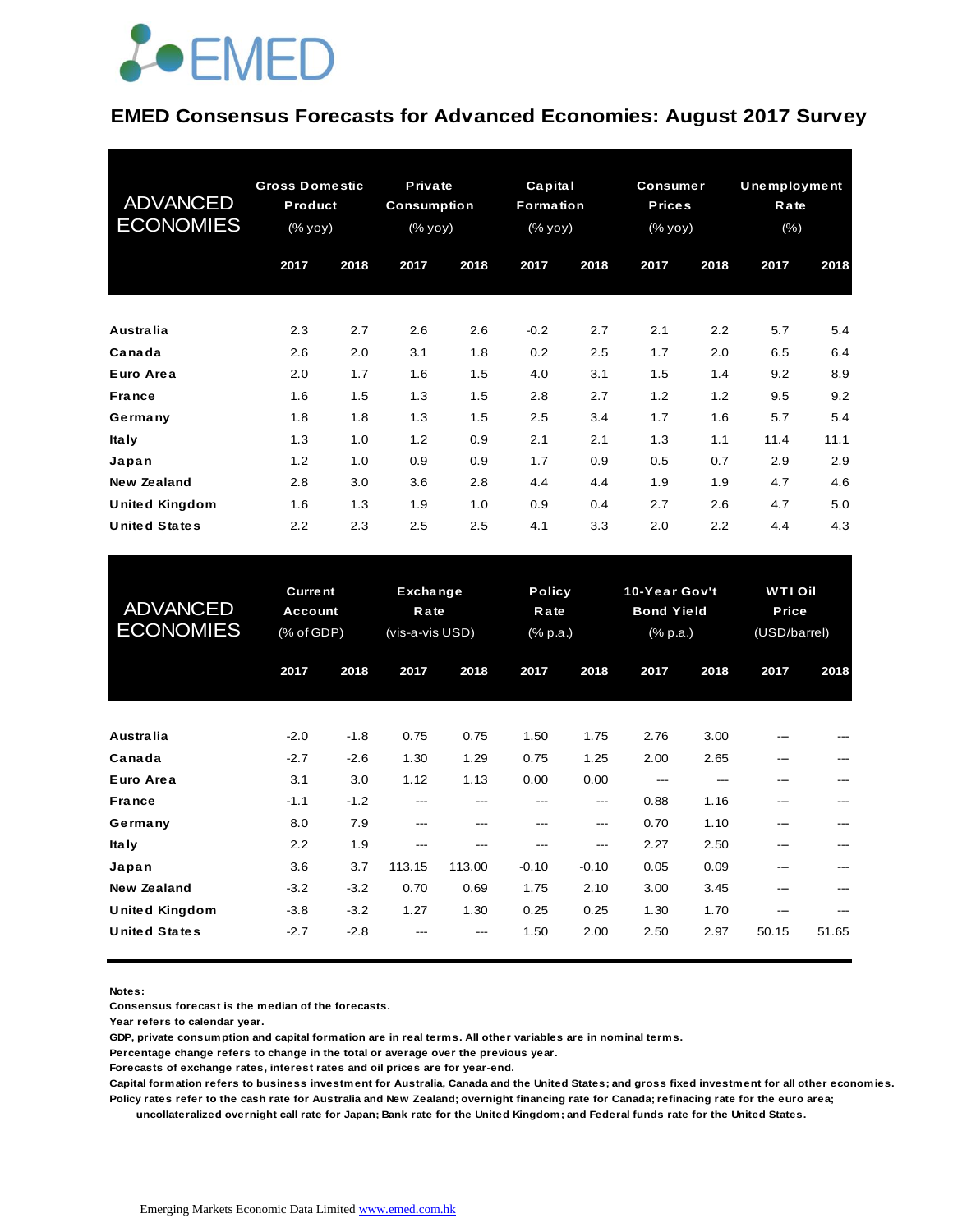

#### **EMED Consensus Forecasts for Emerging Markets: August 2017 Survey**

| <b>EMERGING</b><br><b>MARKETS</b> | <b>Gross Domestic</b><br>Product<br>$(%$ (% yoy) |      | Private<br>Consumption<br>(% yoy) |      | <b>Fixed</b><br>Investment<br>$(% \mathsf{Y}^{\prime }\mathsf{Y}^{\prime }\mathsf{Y}^{\prime })$ |      | Consumer<br><b>Prices</b><br>$(%$ (% yoy) |      | Unemployment<br>Rate<br>(% ) |       |  |
|-----------------------------------|--------------------------------------------------|------|-----------------------------------|------|--------------------------------------------------------------------------------------------------|------|-------------------------------------------|------|------------------------------|-------|--|
|                                   | 2017                                             | 2018 | 2017                              | 2018 | 2017                                                                                             | 2018 | 2017                                      | 2018 | 2017                         | 2018  |  |
| Argentina                         | 2.7                                              | 3.2  | 2.4                               | 2.8  | 5.0                                                                                              | 4.8  | 24.6                                      | 15.0 | 8.4                          | 7.7   |  |
| <b>Brazil</b>                     | 0.5                                              | 2.1  | $-0.3$                            | 2.0  | $-0.3$                                                                                           | 5.3  | 4.0                                       | 4.2  | 12.8                         | 12.0  |  |
| Chile                             | 1.5                                              | 2.5  | 2.0                               | 2.6  | O.O                                                                                              | 2.5  | 2.8                                       | 3.0  | 6.9                          | 6.8   |  |
| China                             | 6.6                                              | 6.3  | 7.6                               | 7.9  | 6.1                                                                                              | 5.9  | 1.8                                       | 2.2  | 4.1                          | 4.1   |  |
| Colombia                          | 2.0                                              | 2.6  | 1.8                               | 2.3  | 2.2                                                                                              | 3.8  | 4.3                                       | 3.5  | 9.7                          | 10.1  |  |
| <b>Czech Republic</b>             | 3.0                                              | 2.7  | 2.8                               | 2.9  | 2.5                                                                                              | 4.8  | 2.2                                       | 2.0  | 3.3                          | 3.3   |  |
| <b>Hong Kong</b>                  | 2.6                                              | 2.4  | 2.7                               | 2.0  | 3.1                                                                                              | 2.3  | 1.8                                       | 2.4  | 3.3                          | 3.3   |  |
| Hungary                           | 3.5                                              | 3.4  | 4.4                               | 3.9  | 11.0                                                                                             | 5.8  | 2.4                                       | 2.9  | 4.3                          | 4.1   |  |
| India                             | 7.2                                              | 7.5  | 8.0                               | 7.5  | 3.6                                                                                              | 6.8  | 4.7                                       | 5.0  | $---$                        | $---$ |  |
| Indonesia                         | 5.2                                              | 5.4  | 5.0                               | 5.1  | 6.0                                                                                              | 6.0  | 4.3                                       | 4.5  | 5.6                          | 5.6   |  |
| <b>Malaysia</b>                   | 5.0                                              | 4.6  | 6.3                               | 5.0  | 6.6                                                                                              | 4.2  | 3.6                                       | 2.5  | 3.5                          | 3.4   |  |
| <b>Mexico</b>                     | 2.0                                              | 2.2  | 2.2                               | 2.6  | $-0.5$                                                                                           | 1.7  | 5.7                                       | 3.9  | 3.7                          | 3.7   |  |
| <b>Philippines</b>                | 6.4                                              | 6.5  | 6.0                               | 6.5  | 8.8                                                                                              | 8.2  | 3.0                                       | 3.0  | 5.7                          | 5.3   |  |
| Poland                            | 3.6                                              | 3.2  | 4.3                               | 3.4  | 4.5                                                                                              | 7.6  | 2.0                                       | 2.0  | 6.8                          | 6.0   |  |
| Russia                            | 1.3                                              | 1.6  | 2.2                               | 2.6  | 3.2                                                                                              | 2.7  | 4.3                                       | 4.3  | 5.3                          | 5.3   |  |
| Singapore                         | 2.4                                              | 2.4  | 1.0                               | 1.1  | 0.5                                                                                              | 0.5  | 1.0                                       | 1.5  | 2.3                          | 2.4   |  |
| <b>South Korea</b>                | 2.8                                              | 2.6  | 2.1                               | 2.4  | 7.1                                                                                              | 2.7  | 2.0                                       | 2.0  | 3.6                          | 3.6   |  |
| Taiwan                            | 2.2                                              | 2.2  | 2.0                               | 2.1  | 2.4                                                                                              | 2.3  | 0.9                                       | 1.5  | 3.8                          | 3.9   |  |
| <b>Thailand</b>                   | 3.4                                              | 3.5  | 2.9                               | 2.8  | 3.7                                                                                              | 4.7  | 0.8                                       | 1.5  | 1.1                          | 1.0   |  |
| Turkey                            | 3.6                                              | 3.0  | 2.9                               | 3.3  | 2.0                                                                                              | 2.0  | 10.3                                      | 8.1  | 11.5                         | 11.5  |  |

|                       | <b>Money</b> |       | <b>Merchandise</b> |      | <b>Merchandise</b> |      | Current    |                        | <b>Exchange</b> |       |  |
|-----------------------|--------------|-------|--------------------|------|--------------------|------|------------|------------------------|-----------------|-------|--|
| <b>EMERGING</b>       | Supply M2    |       | <b>Exports</b>     |      | <b>Imports</b>     |      |            | Rate<br><b>Account</b> |                 |       |  |
| <b>MARKETS</b>        | $(%$ (% yoy) |       | $(%$ (% yoy)       |      | (% yoy)            |      | (% of GDP) |                        | (vis-a-vis USD) |       |  |
|                       | 2017         | 2018  | 2017               | 2018 | 2017               | 2018 | 2017       | 2018                   | 2017            | 2018  |  |
|                       |              |       |                    |      |                    |      |            |                        |                 |       |  |
| Argentina             | 30.0         | 25.0  | 1.6                | 2.4  | 5.8                | 3.6  | $-2.5$     | $-2.9$                 | 17.25           | 18.92 |  |
| <b>Brazil</b>         | 4.3          | 5.5   | 4.1                | 4.2  | 4.0                | 9.0  | $-1.0$     | $-1.7$                 | 3.23            | 3.35  |  |
| Chile                 | 5.8          | 8.0   | 2.1                | 3.1  | 2.9                | 4.2  | $-1.5$     | $-1.7$                 | 665             | 664   |  |
| China                 | 10.2         | 9.5   | 5.1                | 4.3  | 10.5               | 3.8  | 1.7        | 1.6                    | 6.89            | 6.90  |  |
| Colombia              | 11.3         | 12.1  | 2.2                | 2.7  | 3.8                | 5.1  | $-3.6$     | $-3.5$                 | 3003            | 3006  |  |
| <b>Czech Republic</b> | $---$        | $---$ | 6.9                | 5.3  | 7.0                | 7.0  | 1.0        | 0.7                    | 22.8            | 22.9  |  |
| <b>Hong Kong</b>      | 9.7          | 7.4   | 5.3                | 4.2  | 5.2                | 4.2  | 3.1        | 3.0                    | 7.80            | 7.80  |  |
| Hungary               | 3.4          | 3.4   | 5.2                | 5.8  | 5.3                | 7.7  | 3.5        | 2.5                    | 273             | 281   |  |
| India                 | 12.5         | 9.5   | 7.0                | 4.5  | 9.5                | 7.3  | $-1.1$     | $-1.3$                 | 65.8            | 66.5  |  |
| Indonesia             | 10.5         | 12.0  | 5.0                | 5.7  | 5.6                | 6.2  | $-1.9$     | $-1.9$                 | 13400           | 13304 |  |
| Malaysia              | 4.5          | 3.6   | 4.3                | 3.5  | 4.0                | 4.0  | 2.2        | 2.1                    | 4.30            | 4.24  |  |
| <b>Mexico</b>         | 9.6          | 11.3  | 6.6                | 5.4  | 5.6                | 5.1  | $-2.5$     | $-2.5$                 | 18.5            | 18.4  |  |
| <b>Philippines</b>    | 12.7         | 15.6  | 13.0               | 7.0  | 11.6               | 6.5  | 0.5        | 0.2                    | 50.5            | 50.0  |  |
| Poland                | 7.2          | 8.5   | 5.8                | 5.8  | 7.6                | 7.7  | $-0.9$     | $-1.1$                 | 3.73            | 3.71  |  |
| Russia                | 8.3          | 7.0   | 3.5                | 2.0  | 11.2               | 3.2  | 2.3        | 2.0                    | 60.0            | 60.4  |  |
| Singapore             | 7.3          | 5.9   | 2.7                | 1.9  | 3.1                | 2.8  | 19.0       | 18.5                   | 1.40            | 1.39  |  |
| <b>South Korea</b>    | 6.3          | 6.8   | 4.2                | 3.4  | 8.0                | 3.3  | 6.0        | 5.7                    | 1148            | 1125  |  |
| Taiwan                | 3.9          | 4.3   | 5.7                | 4.1  | 7.7                | 4.7  | 12.5       | 12.0                   | 30.7            | 30.4  |  |
| <b>Thailand</b>       | 4.2          | 5.0   | 4.0                | 4.6  | 9.7                | 6.8  | 8.7        | 7.0                    | 34.6            | 34.6  |  |
| Turkey                | 16.0         | 12.2  | 5.7                | 4.4  | 3.6                | 4.6  | $-4.3$     | $-4.2$                 | 3.62            | 3.91  |  |
|                       |              |       |                    |      |                    |      |            |                        |                 |       |  |

**Notes:** 

**Consensus forecast is the median of the forecasts.**

**Year refers to calendar year except for India for which fiscal year (April to March) is used.**

**GDP, private consumption and fixed investment are in real terms. All other variables are in nominal terms.**

**Percentage change refers to change in the total or average over the previous year, except for money supply growth which is based on year-end figures.**

**Forecasts of exchange rates and interest rates are for year-end.**

**Forecasts for India are FY17/18 and FY18/19**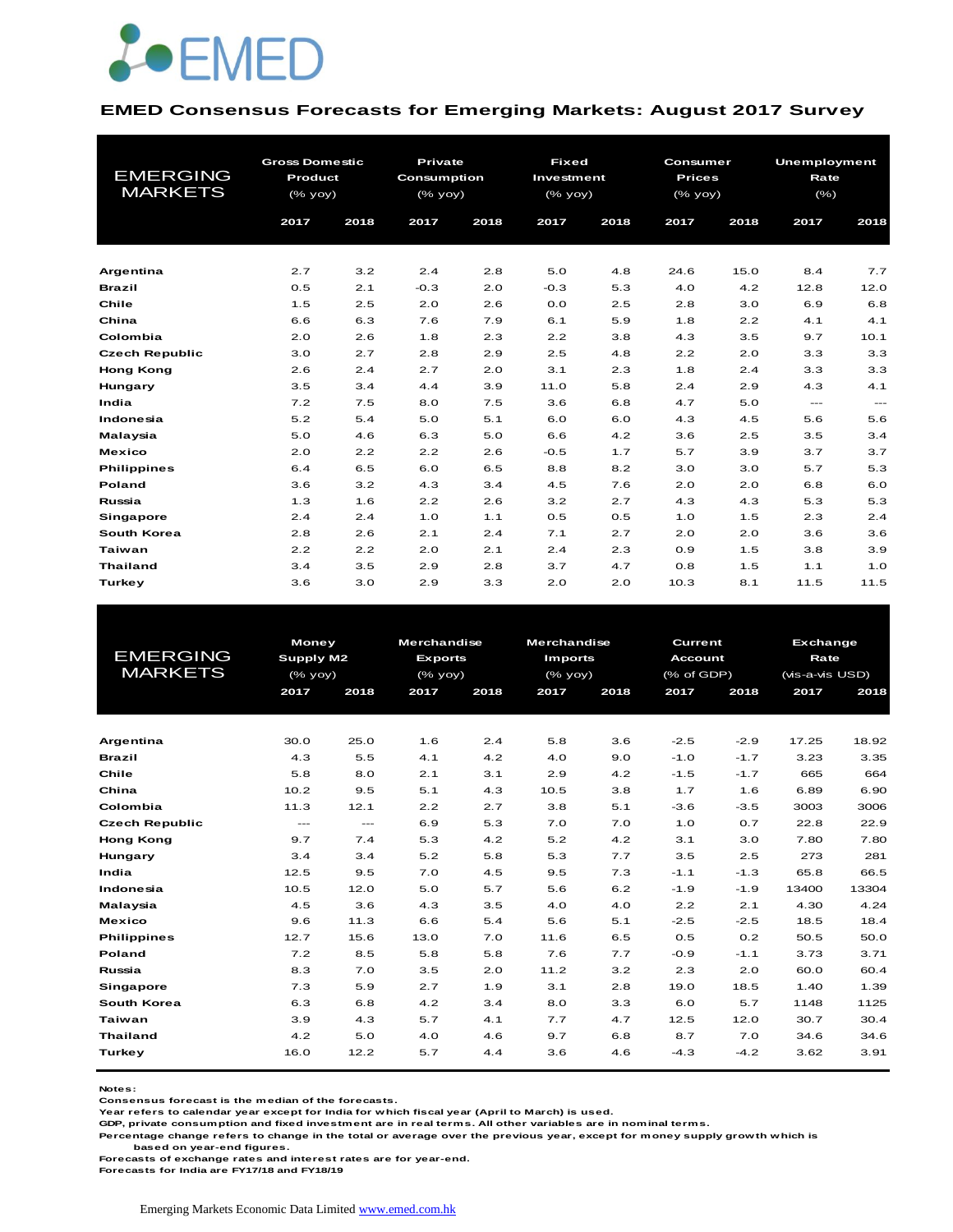# **JOEMED**

### **EMED Consensus Forecasts for the United States: August 2017 Survey**

| <b>UNITED STATES</b>             | <b>Gross Domestic</b><br>Product<br>$(\%$ yoy) |      | <b>Consumer</b><br><b>Prices</b><br>(% yoy) |      | <b>UNITED STATES</b>                | <b>Gross Domestic</b><br>Product<br>(% yoy) |         | Consumer<br><b>Prices</b><br>(% yoy) |      |
|----------------------------------|------------------------------------------------|------|---------------------------------------------|------|-------------------------------------|---------------------------------------------|---------|--------------------------------------|------|
|                                  | 2017                                           | 2018 | 2017                                        | 2018 |                                     | 2017                                        | 2018    | 2017                                 | 2018 |
|                                  |                                                |      |                                             |      |                                     |                                             |         |                                      |      |
| <b>ABN AMRO</b>                  | 2.3                                            | 2.5  | 2.3                                         | 2.2  | <b>ING</b>                          | 2.4                                         | 2.9     | 2.5                                  | 2.9  |
| <b>Action Economics</b>          | 2.3                                            | 2.6  | 2.0                                         | 2.1  | Intesa Sanpaolo                     | 2.2                                         | 2.5     | 2.1                                  | 2.0  |
| <b>AIB Global Treasury</b>       | 2.1                                            | 2.1  | 2.3                                         | 2.5  | <b>KBC</b>                          | 2.1                                         | 2.3     | 2.2                                  | 2.2  |
| Allianz                          | 2.2                                            | 2.3  | 2.2                                         | 2.5  | <b>Kiel Institute</b>               | 2.2                                         | 2.5     | 2.2                                  | 2.4  |
| <b>Bank Julius Baer</b>          | 2.1                                            | 2.7  | 1.9                                         | 1.9  | <b>Moody's Analytics</b>            | 2.1                                         | 2.8     | 2.0                                  | 2.1  |
| <b>Barclays Capital</b>          | 1.9                                            | 2.3  | 2.0                                         | 2.2  | <b>Mortgage Bankers Association</b> | $2.2\phantom{0}$                            | 1.9     | 2.1                                  | 2.0  |
| <b>BayernLB</b>                  | 2.1                                            | 2.4  | 1.8                                         | 1.5  | <b>NAR</b>                          | 2.3                                         | 2.4     | 2.0                                  | 2.3  |
| <b>BBVA</b>                      | 2.1                                            | 2.2  | 2.0                                         | 1.7  | <b>National Bank of Canada</b>      | 2.2                                         | 2.4     | 2.3                                  | 2.2  |
| <b>Berenberg Capital Markets</b> | 2.0                                            | 2.4  | 2.3                                         | 2.5  | <b>NIESR</b>                        | 2.1                                         | 2.3     | 1.7                                  | 2.0  |
| <b>BMO Capital Markets</b>       | 2.1                                            | 2.2  | 1.9                                         | 2.1  | <b>Northern Trust</b>               | 2.1                                         | 2.2     | 2.0                                  | 1.8  |
| <b>BNP Paribas</b>               | 2.3                                            | 2.6  | 1.9                                         | 2.3  | <b>OCBC Bank</b>                    | $2.2\phantom{0}$                            | 2.3     | 2.1                                  | 2.4  |
| <b>Capital Economics</b>         | 2.2                                            | 2.5  | 2.0                                         | 2.1  | <b>PNC</b>                          | 2.3                                         | 2.5     | 1.9                                  | 2.0  |
| <b>CIBC World Markets</b>        | 2.3                                            | 2.1  | 2.2                                         | 2.6  | Prometeia                           | 2.1                                         | 2.2     | 1.9                                  | 2.3  |
| Citigroup                        | 2.2                                            | 2.6  | 1.7                                         | 1.9  | <b>Raymond James</b>                | 2.1                                         | 2.1     | 1.9                                  | 1.7  |
| <b>Comerica Bank</b>             | 2.0                                            | 2.5  | 2.1                                         | 2.0  | Royal Bank of Canada                | 2.1                                         | 2.3     | 1.9                                  | 1.8  |
| Commerzbank                      | 2.0                                            | 2.3  | 2.0                                         | 2.2  | <b>Schroders</b>                    | 2.0                                         | 2.2     | 2.0                                  | 1.9  |
| <b>Credit Agricole</b>           | 2.3                                            | 2.2  | 2.2                                         | 2.4  | <b>Scotia Capital</b>               | 2.1                                         | 2.2     | 1.8                                  | 2.3  |
| <b>Credit Suisse</b>             | 2.1                                            | 2.4  | 2.0                                         | 1.8  | Societe Generale                    | 2.1                                         | $2.2\,$ | 2.0                                  | 2.1  |
| Daiwa Institute of Research      | 2.2                                            | 2.3  | 2.3                                         | 2.2  | <b>Standard &amp; Poor's</b>        | $2.2\phantom{0}$                            | 2.3     | 1.8                                  | 2.1  |
| Danske Bank                      | 2.0                                            | 1.9  | 2.2                                         | 1.9  | <b>TD Economics</b>                 | $2.2\phantom{0}$                            | 2.1     | 2.1                                  | 2.2  |
| <b>DBS Bank</b>                  | 2.2                                            | 2.5  | 2.5                                         | 2.3  | <b>UOB</b>                          | 2.5                                         | 2.5     | 2.1                                  | 2.5  |
| Deka Bank                        | 2.2                                            | 2.3  | 2.0                                         | 2.2  |                                     |                                             |         |                                      |      |
| Desjardins                       | 2.1                                            | 2.4  | 2.1                                         | 2.1  |                                     |                                             |         |                                      |      |
| <b>DIW Berlin</b>                | 2.1                                            | 2.4  | 2.3                                         | 1.9  |                                     |                                             |         |                                      |      |
| <b>DZ Bank</b>                   | 2.2                                            | 2.5  | 2.2                                         | 2.4  | <b>CONSENSUS</b>                    |                                             |         |                                      |      |
| <b>Fannie Mae</b>                | 2.0                                            | 2.0  | 2.1                                         | 2.0  | Median                              | 2.1                                         | 2.3     | 2.0                                  | 2.2  |
| <b>First Trust Advisors</b>      | 2.2                                            | 2.1  | 2.0                                         | 2.5  | Mean                                | 2.2                                         | 2.3     | 2.1                                  | 2.2  |
| <b>Freddie Mac</b>               | 2.1                                            | 2.2  | 1.8                                         | 2.4  | High                                | 2.5                                         | 2.9     | 2.5                                  | 2.9  |
| Handelsbanken                    | 2.2                                            | 1.8  | 1.7                                         | 2.0  | Low                                 | 1.9                                         | 1.8     | 1.7                                  | 1.5  |
| <b>IFO Munich Institute</b>      | 2.2                                            | 2.1  | 2.4                                         | 2.4  | <b>Standard Deviation</b>           | 0.1                                         | 0.2     | 0.2                                  | 0.3  |
| Continues in the next column     |                                                |      |                                             |      |                                     |                                             |         |                                      |      |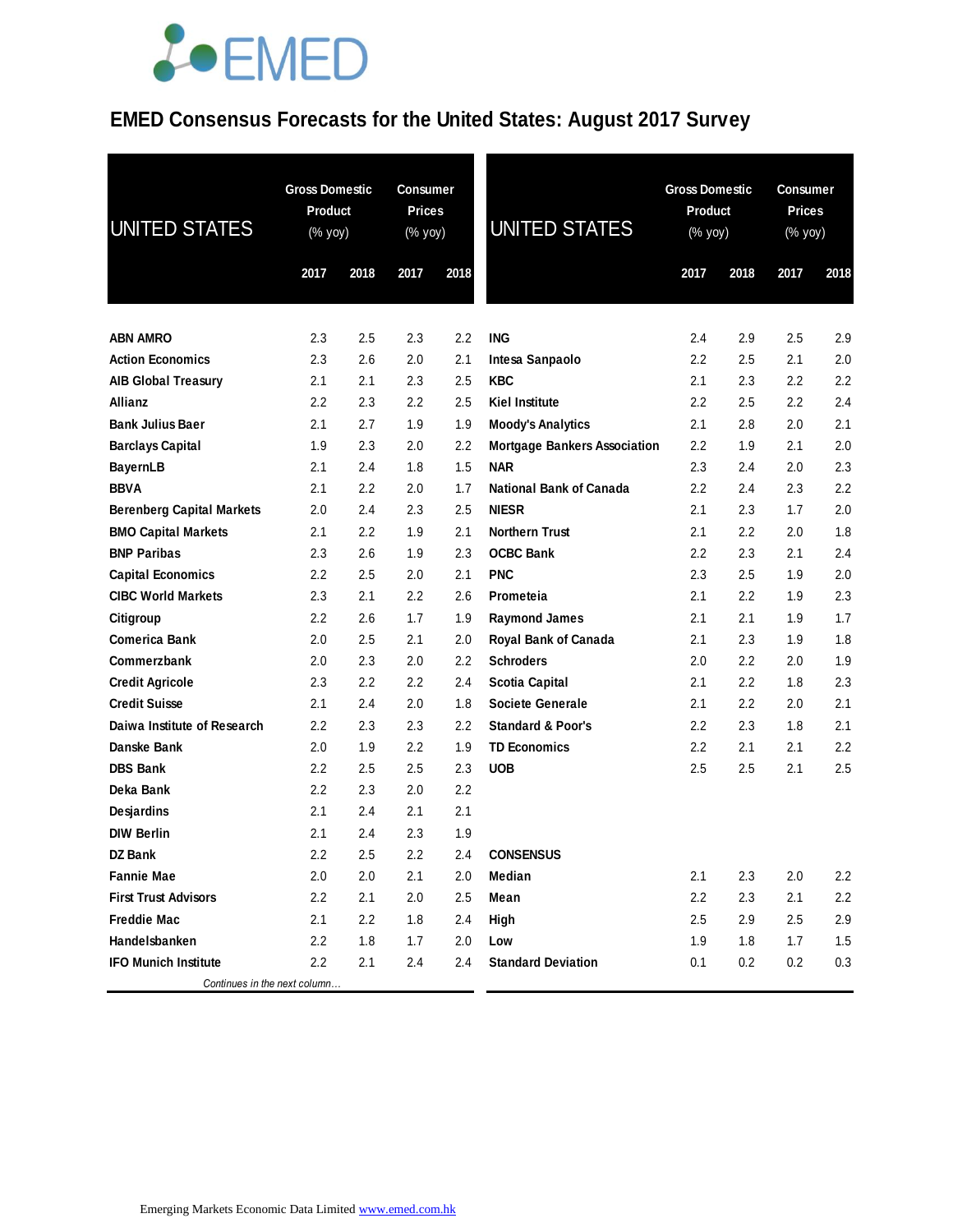### **JOEMED**

### **EMED Consensus Forecasts for the Euro Area: August 2017 Survey**

| <b>EURO AREA</b>                 | <b>Gross Domestic</b><br>Product<br>(% yoy) |      | <b>Consumer</b><br><b>Prices</b><br>(% yoy) |      | <b>EURO AREA</b>            |      | <b>Gross Domestic</b><br>Product<br>(% yoy) |      | <b>Consumer</b><br><b>Prices</b><br>(% yoy) |  |
|----------------------------------|---------------------------------------------|------|---------------------------------------------|------|-----------------------------|------|---------------------------------------------|------|---------------------------------------------|--|
|                                  | 2017                                        | 2018 | 2017                                        | 2018 |                             | 2017 | 2018                                        | 2017 | 2018                                        |  |
| <b>ABN AMRO</b>                  | 2.1                                         | 1.8  | 1.5                                         | 1.3  | <b>IFO Munich Institute</b> | 2.1  | 1.7                                         | 1.8  | 1.5                                         |  |
| <b>AIB Global Treasury</b>       | 1.9                                         | 1.7  | 1.2                                         | 1.5  | <b>ING</b>                  | 1.8  | 1.7                                         | 1.6  | 1.4                                         |  |
| <b>Allianz</b>                   | 1.9                                         | 1.7  | 1.6                                         | 1.6  | Intesa Sanpaolo             | 2.0  | 1.8                                         | 1.5  | 1.4                                         |  |
| <b>Bank Julius Baer</b>          | 2.1                                         | 1.6  | 1.5                                         | 1.7  | <b>KBC</b>                  | 2.0  | 1.9                                         | 1.6  | 1.3                                         |  |
| <b>Barclays Capital</b>          | 1.8                                         | 1.7  | 1.6                                         | 1.3  | <b>Kiel Institute</b>       | 2.0  | 1.9                                         | 1.5  | 1.3                                         |  |
| <b>BayernLB</b>                  | 1.7                                         | 1.6  | 1.5                                         | 1.4  | <b>Moody's Analytics</b>    | 2.0  | 1.7                                         | 1.6  | 1.4                                         |  |
| <b>BBVA</b>                      | 2.0                                         | 1.7  | 1.4                                         | n.a. | <b>NIESR</b>                | 2.0  | 1.8                                         | 1.6  | 1.4                                         |  |
| <b>Berenberg Capital Markets</b> | 2.0                                         | 1.9  | 1.4                                         | 1.6  | <b>OCBC Bank</b>            | 2.0  | 1.5                                         | 1.7  | 1.5                                         |  |
| <b>BMO Capital Markets</b>       | 1.9                                         | 1.6  | 1.5                                         | 1.4  | Prometeia                   | 1.9  | 1.7                                         | 1.6  | 1.4                                         |  |
| <b>BNP Paribas</b>               | 2.1                                         | 1.6  | 1.5                                         | 1.3  | Royal Bank of Canada        | 2.0  | 1.7                                         | 1.5  | 1.4                                         |  |
| <b>Capital Economics</b>         | 2.2                                         | 2.0  | 1.5                                         | 1.3  | <b>Schroders</b>            | 1.8  | 1.8                                         | 1.6  | 1.1                                         |  |
| <b>CIBC World Markets</b>        | 1.7                                         | 1.5  | 1.6                                         | 1.9  | <b>Scotia Capital</b>       | 2.2  | 2.0                                         | 1.4  | 1.7                                         |  |
| Citigroup                        | 2.2                                         | 2.0  | 1.4                                         | 1.4  | <b>Societe Generale</b>     | 2.1  | 1.7                                         | 1.4  | 1.3                                         |  |
| Commerzbank                      | 2.0                                         | 1.8  | 1.4                                         | 1.4  | <b>TD Economics</b>         | 1.9  | 1.6                                         | 1.7  | 1.4                                         |  |
| <b>Credit Agricole</b>           | 2.0                                         | 1.8  | 1.5                                         | 1.2  | <b>UOB</b>                  | 1.8  | 1.6                                         | 1.6  | 1.5                                         |  |
| <b>Credit Suisse</b>             | 2.2                                         | 2.1  | 1.5                                         | 1.2  |                             |      |                                             |      |                                             |  |
| Danske Bank                      | 2.0                                         | 1.5  | 1.5                                         | 1.1  |                             |      |                                             |      |                                             |  |
| <b>DBS Bank</b>                  | 1.7                                         | 1.8  | 1.6                                         | 1.6  |                             |      |                                             |      |                                             |  |
| Deka Bank                        | 2.0                                         | 1.7  | 1.5                                         | 1.5  | <b>CONSENSUS</b>            |      |                                             |      |                                             |  |
| <b>DIW Berlin</b>                | 1.9                                         | 1.6  | 1.5                                         | 1.3  | <b>Median</b>               | 2.0  | 1.7                                         | 1.5  | 1.4                                         |  |
| <b>DZ Bank</b>                   | 2.0                                         | 1.7  | 1.6                                         | 1.6  | Mean                        | 2.0  | 1.7                                         | 1.5  | 1.4                                         |  |
| <b>ETLA</b>                      | 2.1                                         | 1.8  | 1.5                                         | 1.5  | High                        | 2.2  | 2.1                                         | 1.8  | 1.9                                         |  |
| <b>EUROFER</b>                   | 2.0                                         | 1.8  | 1.8                                         | 1.5  | Low                         | 1.7  | 1.2                                         | 1.2  | 1.1                                         |  |
| Handelsbanken                    | 1.9                                         | 1.2  | 1.6                                         | 1.4  | <b>Standard Deviation</b>   | 0.1  | 0.2                                         | 0.1  | 0.2                                         |  |
| Continues in the next column     |                                             |      |                                             |      |                             |      |                                             |      |                                             |  |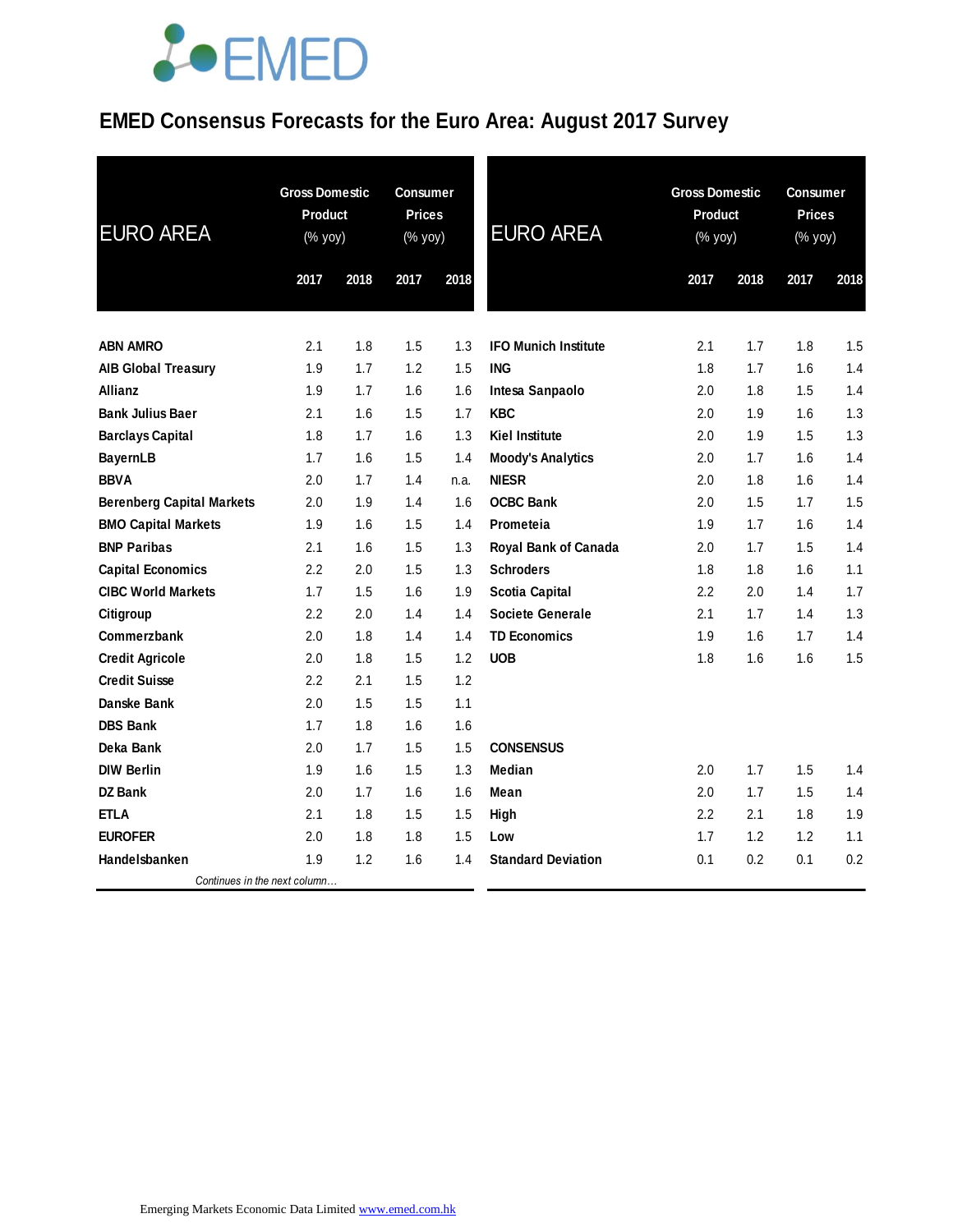# LOEMED

### **EMED Consensus Forecasts for Japan: August 2017 Survey**

| <b>JAPAN</b>                     | <b>Gross Domestic</b><br><b>Product</b><br>(% yoy) |      | <b>Consumer</b><br><b>Prices</b><br>(% yoy) |      | <b>JAPAN</b>              | <b>Gross Domestic</b><br><b>Product</b><br>(% yoy) |      | <b>Consumer</b><br><b>Prices</b><br>(% yoy) |      |
|----------------------------------|----------------------------------------------------|------|---------------------------------------------|------|---------------------------|----------------------------------------------------|------|---------------------------------------------|------|
|                                  | 2017                                               | 2018 | 2017                                        | 2018 |                           | 2017                                               | 2018 | 2017                                        | 2018 |
| <b>ABN AMRO</b>                  | 1.0                                                | 0.8  | 0.7                                         | 1.0  | <b>ING</b>                | 1.9                                                | 1.9  | 0.6                                         | 0.9  |
| <b>AIB Global Treasury</b>       | 1.3                                                | 0.6  | 0.2                                         | 0.3  | Intesa Sanpaolo           | 1.2                                                | 0.9  | 1.0                                         | 1.2  |
| Allianz                          | 1.3                                                | 0.9  | 0.5                                         | 0.9  | <b>JCER</b>               | 1.4                                                | 0.9  | 0.9                                         | 1.0  |
| <b>Bank Julius Baer</b>          | 1.9                                                | 1.1  | 0.3                                         | 0.2  | <b>KBC</b>                | 1.3                                                | 1.0  | 0.6                                         | 0.8  |
| Bank of Tokyo-Mitsubishi UFJ     | 1.2                                                | 1.4  | 0.8                                         | 0.7  | <b>Kiel Institute</b>     | 1.2                                                | 1.1  | 0.4                                         | 0.6  |
| <b>Barclays Capital</b>          | 1.6                                                | 1.1  | 0.5                                         | 0.7  | <b>Mizuho Securities</b>  | 1.4                                                | 1.3  | 0.8                                         | 0.7  |
| <b>BayernLB</b>                  | 1.2                                                | 0.8  | 0.4                                         | 0.4  | <b>Moody's Analytics</b>  | 1.7                                                | 0.8  | 0.4                                         | 0.6  |
| <b>BBVA</b>                      | 0.8                                                | 0.9  | 0.8                                         | n.a. | <b>NIESR</b>              | 1.3                                                | 1.0  | 0.3                                         | 0.5  |
| <b>Berenberg Capital Markets</b> | 1.3                                                | 1.1  | 0.6                                         | 0.7  | <b>OCBC Bank</b>          | 1.3                                                | 0.9  | 0.5                                         | 1.0  |
| <b>BMO Capital Markets</b>       | 1.2                                                | 1.0  | 0.7                                         | 0.9  | Prometeia                 | 1.1                                                | 1.0  | 0.3                                         | 0.5  |
| <b>BNP Paribas</b>               | 1.2                                                | 1.0  | 0.3                                         | 0.6  | <b>Schroders</b>          | 1.6                                                | 1.3  | 0.7                                         | 1.1  |
| <b>Capital Economics</b>         | 1.5                                                | 1.0  | 0.5                                         | 0.5  | <b>Scotia Capital</b>     | 1.2                                                | 0.8  | 0.6                                         | 1.1  |
| <b>CIBC World Markets</b>        | 1.2                                                | 0.9  | 0.6                                         | 0.8  | <b>Societe Generale</b>   | 1.3                                                | 1.2  | 0.5                                         | 1.1  |
| Citigroup                        | 1.6                                                | 1.4  | 0.5                                         | 0.5  | <b>TD Economics</b>       | 1.2                                                | 0.8  | 0.8                                         | 1.1  |
| Commerzbank                      | 1.3                                                | 1.0  | 0.4                                         | 0.7  | <b>UOB</b>                | 0.9                                                | 1.2  | 1.0                                         | 1.9  |
| <b>Credit Agricole</b>           | 1.2                                                | 1.3  | 0.4                                         | 0.7  |                           |                                                    |      |                                             |      |
| <b>Credit Suisse</b>             | 0.8                                                | 0.5  | 0.4                                         | 0.1  |                           |                                                    |      |                                             |      |
| Daiwa Institute of Research      | 1.5                                                | 1.3  | 1.0                                         | 0.9  | <b>CONSENSUS</b>          |                                                    |      |                                             |      |
| <b>DBS Bank</b>                  | 1.3                                                | 1.0  | 0.5                                         | 0.6  | <b>Median</b>             | 1.3                                                | 1.0  | 0.5                                         | 0.7  |
| Deka Bank                        | 1.4                                                | 1.1  | 0.4                                         | 1.1  | Mean                      | 1.3                                                | 1.0  | 0.6                                         | 0.8  |
| <b>DIW Berlin</b>                | 1.2                                                | 1.0  | 0.5                                         | 0.4  | High                      | 1.9                                                | 1.9  | 1.0                                         | 1.9  |
| <b>DZ</b> Bank                   | 1.2                                                | 1.0  | 0.4                                         | 0.6  | Low                       | 0.8                                                | 0.5  | 0.2                                         | 0.1  |
| <b>IFO Munich Institute</b>      | 1.2                                                | 1.0  | 0.5                                         | 0.8  | <b>Standard Deviation</b> | 0.2                                                | 0.2  | 0.2                                         | 0.3  |
| Continues in the next column     |                                                    |      |                                             |      |                           |                                                    |      |                                             |      |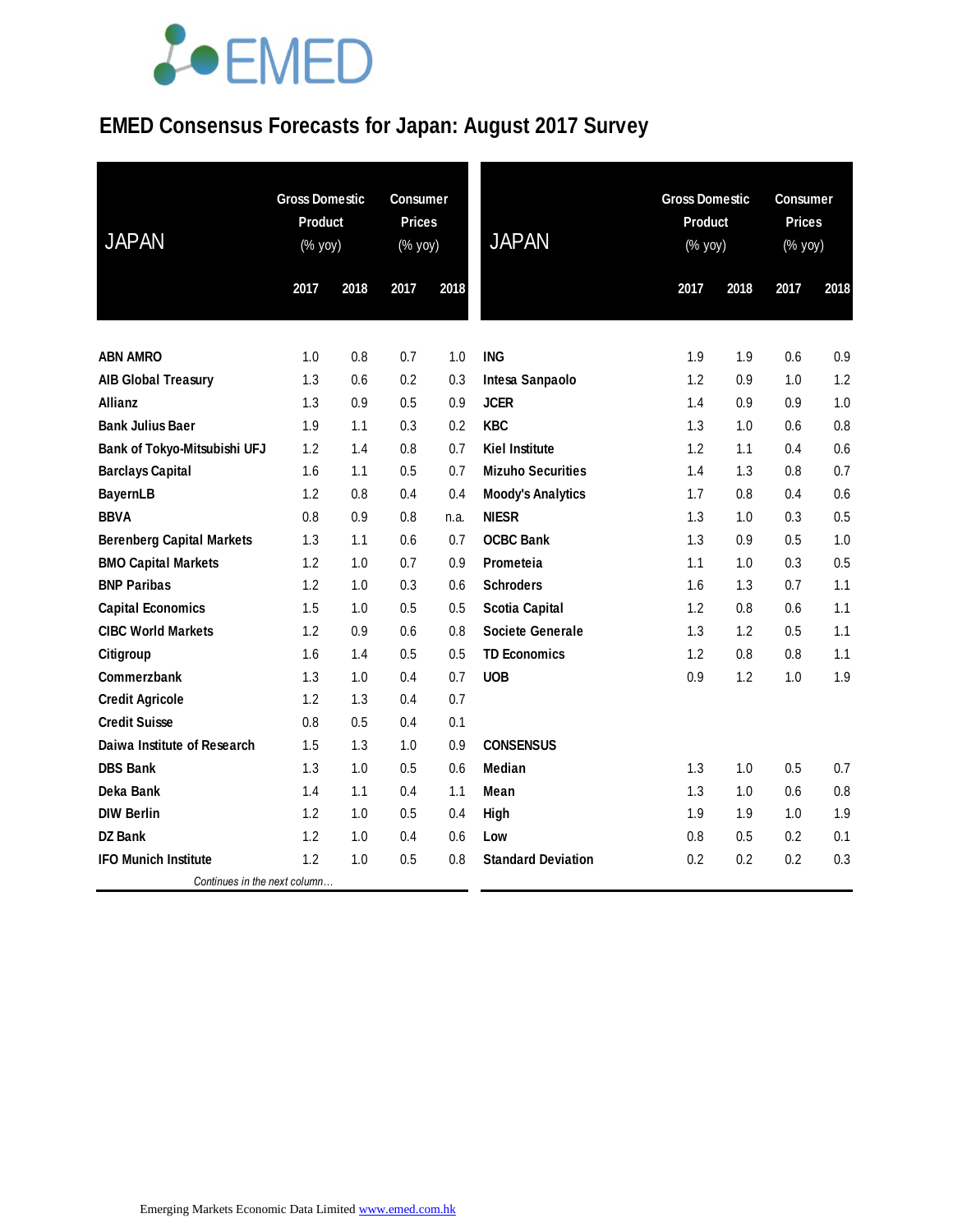# **JOEMED**

### **EMED Consensus Forecasts for China: August 2017 Survey**

| <b>CHINA</b>                     | <b>Gross Domestic</b><br>Product<br>(% yoy) |      | <b>Consumer</b><br><b>Prices</b><br>(% yoy) |         | <b>CHINA</b>                  | <b>Gross Domestic</b><br>Product<br>(% yoy) |      | Consumer<br><b>Prices</b><br>(% yoy) |      |
|----------------------------------|---------------------------------------------|------|---------------------------------------------|---------|-------------------------------|---------------------------------------------|------|--------------------------------------|------|
|                                  | 2017                                        | 2018 | 2017                                        | 2018    |                               | 2017                                        | 2018 | 2017                                 | 2018 |
| <b>ABN AMRO</b>                  | 6.5                                         | 6.0  | 2.0                                         | 2.5     | <b>ING</b>                    | 6.8                                         | 6.7  | 1.5                                  | 1.8  |
| Allianz                          | 6.7                                         | 6.3  | 1.8                                         | 2.2     | Intesa Sanpaolo               | 6.5                                         | 6.1  | 2.0                                  | 2.4  |
| <b>Bank Julius Baer</b>          | 6.6                                         | 6.3  | 1.7                                         | 1.6     | JP Morgan                     | 6.8                                         | 6.4  | 1.6                                  | 2.5  |
| <b>Bank of East Asia</b>         | 6.8                                         | 6.4  | 1.8                                         | $2.2\,$ | <b>Kiel Institute</b>         | 6.5                                         | 6.0  | 2.2                                  | 2.2  |
| <b>Barclays Capital</b>          | 6.7                                         | 6.3  | 2.2                                         | 2.3     | <b>Moody's Analytics</b>      | 6.8                                         | 6.6  | 1.5                                  | 2.7  |
| <b>BayernLB</b>                  | 6.5                                         | 6.1  | 2.3                                         | 2.4     | <b>NIESR</b>                  | 6.7                                         | 6.4  | 2.1                                  | 2.5  |
| <b>BBVA</b>                      | 6.5                                         | 6.0  | 1.7                                         | 2.0     | <b>OCBC Bank</b>              | 6.5                                         | 6.0  | 1.7                                  | 2.5  |
| <b>Berenberg Capital Markets</b> | 6.6                                         | 6.2  | 2.3                                         | 2.2     | Prometeia                     | 6.6                                         | 6.2  | 3.6                                  | 3.4  |
| <b>BMO Capital Markets</b>       | 6.8                                         | 6.5  | 1.5                                         | 1.9     | <b>Royal Bank of Scotland</b> | 6.8                                         | 6.5  | 2.0                                  | 2.0  |
| <b>BNP Paribas</b>               | 6.6                                         | 6.4  | 1.8                                         | 2.3     | <b>Schroders</b>              | 6.6                                         | 6.2  | 2.0                                  | 2.3  |
| <b>Capital Economics</b>         | 6.8                                         | 6.5  | 1.5                                         | 1.5     | <b>Scotia Capital</b>         | 6.7                                         | 6.3  | 2.0                                  | 2.5  |
| Citigroup                        | 6.8                                         | 6.5  | 1.8                                         | 2.2     | <b>Societe Generale</b>       | 6.7                                         | 6.2  | 1.7                                  | 2.3  |
| Commerzbank                      | 6.7                                         | 6.4  | 1.6                                         | 2.2     | <b>UOB</b>                    | 6.6                                         | 6.5  | 1.5                                  | 1.4  |
| <b>Credit Agricole</b>           | 6.7                                         | 6.5  | 1.3                                         | 1.7     |                               |                                             |      |                                      |      |
| <b>Credit Suisse</b>             | 6.8                                         | 6.5  | 2.1                                         | 2.6     |                               |                                             |      |                                      |      |
| Daiwa Institute of Research      | 6.8                                         | 6.1  | 1.7                                         | 1.9     |                               |                                             |      |                                      |      |
| Danske Bank                      | 6.3                                         | 6.0  | 2.0                                         | 2.0     | <b>CONSENSUS</b>              |                                             |      |                                      |      |
| <b>DBS Bank</b>                  | 6.5                                         | 6.3  | 2.0                                         | 2.1     | Median                        | 6.7                                         | 6.3  | 1.8                                  | 2.2  |
| Deka Bank                        | 6.8                                         | 6.6  | 1.6                                         | 2.7     | Mean                          | 6.7                                         | 6.3  | 1.9                                  | 2.3  |
| <b>DIW Berlin</b>                | 6.4                                         | 6.1  | 3.2                                         | 4.5     | High                          | 6.8                                         | 6.7  | 3.6                                  | 4.5  |
| <b>DZ Bank</b>                   | 6.8                                         | 6.7  | 1.8                                         | 2.2     | Low                           | 6.3                                         | 6.0  | 1.3                                  | 1.4  |
| <b>IFO Munich Institute</b>      | 6.6                                         | 6.3  | 1.8                                         | 2.8     | <b>Standard Deviation</b>     | 0.1                                         | 0.2  | 0.5                                  | 0.5  |
| Continues in the next column     |                                             |      |                                             |         |                               |                                             |      |                                      |      |